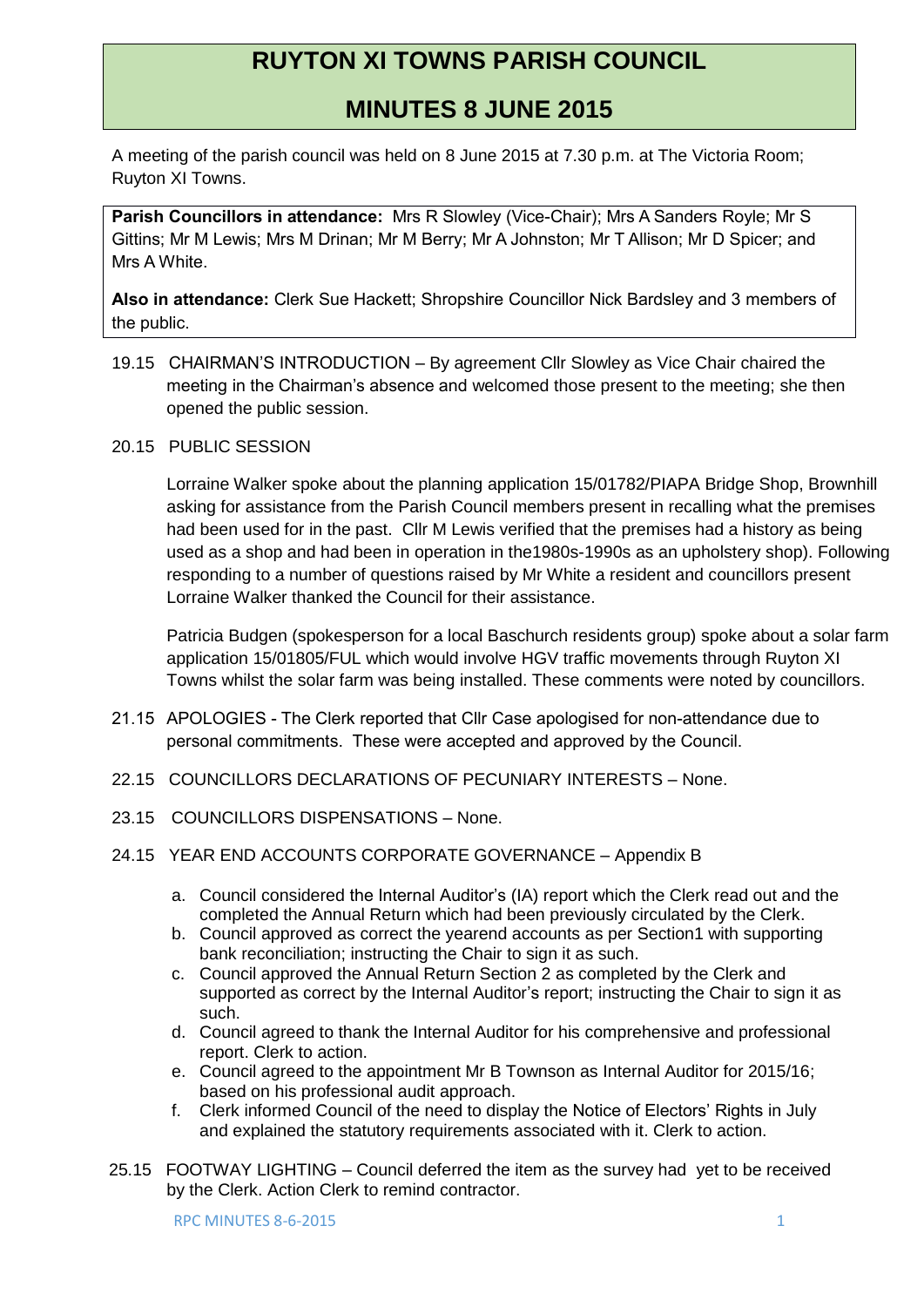26.15 FIXED ASSET REGISTER – Council to reconsider the custody of its assets as per the register and the open spaces it maintains.(Appendix D) As the Chairman specifically requested this Council agreed to defer it to the next meeting.

#### 27.15 PLANNING MATTERS

a. Council considered the following planning applications:

Reference: 15/02021/TEL (validated: 07/05/2015) Address: Communication Mast near Shelvock Hall, Ruyton-XI-Towns Proposal: Replacement of 3 no. existing antennas for 6 no. new antennas; installation of 3 no. new RRU and 1 no. 600mm dish. Applicant: Telefonica UK Ltd (C/o Agent)

Council discussed the application and agreed that no comment was to be made. (Proposed TA; Seconded SG.)

Reference: 15/01782/PIAPA (validated: 12/05/2015) Address: Bridge Shop, Brownhill, Ruyton XI Towns, Shrewsbury, Shropshire, SY4 1LA Proposal: Application for Prior Approval under Part3, Class IA of the Town & Country Planning (General Permitted Development) (Amendment & Consequential Provisions) (England) Order 2014 for the change of use from A1 (Retail) to residential Applicant: Mrs Lorraine Walker.

Council agreed to support the application as the parking issues which existed in the previous application (Plan Ref 15/00109/PIAPA considered in Feb 2015) had been removed and no longer applied. (Proposed AJ; Seconded DS.)

15/01805/FUL Baschurch Solar Park – Council discussed the details as presented by Mrs Budgen and Cllr Sanders Royle and decided that they required more time to consider the detail. It was agreed that the Clerk should request an extension to the consultation period so that councillors could comment at their meeting on 13<sup>th</sup> July. If this was not forthcoming councillors who felt particularly strongly about the issue could make personal comments and/or attend the Baschurch PC meeting on 15/6/2015; when the application was to be discussed.

b. The Clerk reported on the following planning application:

Reference: 14/05533/OUT (validated: 06/01/2015) Address: Proposed Dwelling at The Marches Farm, Brownhill, Ruyton XI Towns Proposal: Outline application (access for approval) for the erection of a single dwelling and detached garage SC Decision: Withdrawn.

### 28.15 CONFIRMATION & ACCEPTANCE OF PREVIOUS MEETING MINUTES

- a. Draft minutes of the council meeting held in May were resolved as accurate and the Chair was asked to sign them as such. (Proposed MB; Seconded R S.)
- b. The Clerk explained that draft minutes of the annual parish meeting held in May were incomplete as they required the Chairman's report imbedding within them, as a result the item by agreement was deferred.
- RPC MINUTES 8-6-2015 2 29.15 SHROPSHIRE COUNCIL – Cllr Nick Bardsley reported that the next LJC meeting was to be held on 8/7/2015 and a SC Highway Officer had been invited to the meeting. He went on to summarise the most recent SAMDev consultation where relatively minor amendments had been made to the policy by the inspector; none of which affected Ruyton XI Towns. Council agreed no action was necessary.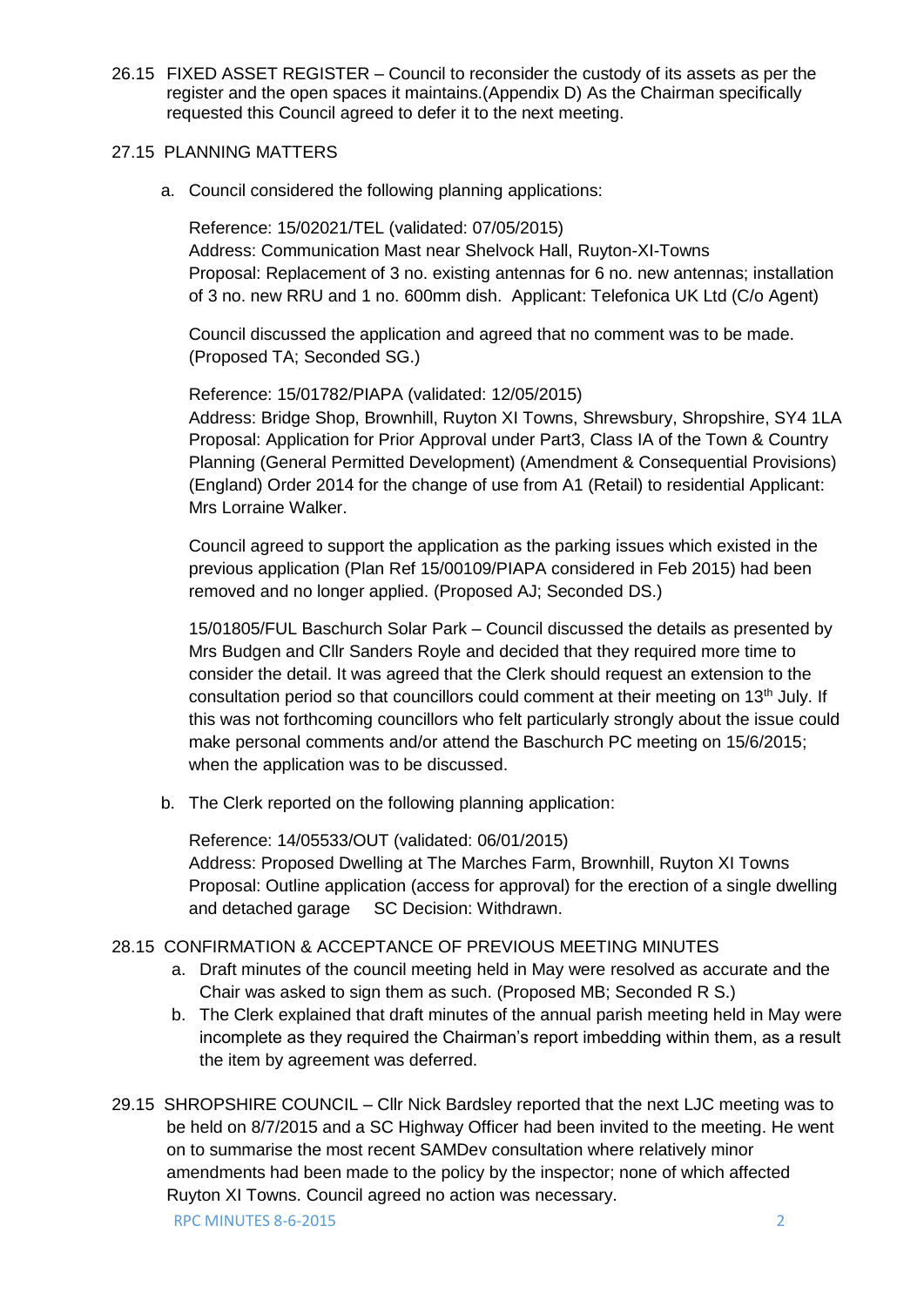30.15 HIGHWAYS & VILLAGE MAINTENANCE ISSUES – Cllr Bardsley confirmed that there was no further progress with regard to the VAS project.

#### 31.15 PROJECTS UPDATE:

- a. War Memorial Task Group Council agreed to remove the item for now as work on the grant application was not intended to take place for some time.
- b. AED Project Cllr Sanders Royle explained that she was in the process of finding more volunteers to book another training session.
- c. Hanging Basket Project Councillors confirmed that the baskets were now in situ and enhanced the village. The Chairman was thanked for organising the project.
- d. Spinney Cllr Gittins gave an update and stated that he was confident that the scheme would go ahead in the autumn. He agreed to pursue the matter with the Penton family.
- e. Doctors Meadow The Clerk confirmed that Clive Dean had still to secure SC funding for their contribution to the basketball stand and net.
- f. Safeguarding Young People Cllr Spicer reported that there was no further progress as yet.
- g. Emergency Planning Unit Cllr Spicer reported on the meeting which he attended on 3/6/2015. Following the report Council decided to schedule the topic on a future meeting in the autumn.

#### 32.15 FINANCE

- a. The Clerk reported that Council held a balance of £53,341.86 as at 29 May 2015. The Council's annual precept had been received 22/4/15 £18,273.00; and the 2014/15 VAT refund of £423.15 on 20/4/15.
- b. Cllr Berry checked and confirmed that April and May SO payments to the Clerk correspond with those authorised and have debited the bank account correctly.
- c. Council resolved to pay the following, instructing Cllrs Lewis and Slowley to check the supporting paperwork to the cheques raised:

Chq 748 Ruyton XI Towns PCC £12.00; for rent of room 8/6/15;

Chq 749 S Hackett £107.00; Clerk's Administration Expenses;

Chq 750 C Case £449.70; Reimbursement associated with purchase of hanging baskets for the village from Barncroft Nursery;

Chq 751 B Townson £120.00; internal audit services 2014/15;

Chq 752 D Peate £493.50; April/May village maintenance + installing hanging baskets (£120.00);

Chq 753 Post Office Ltd; £387.00; Tax for first quarter paid to HMRC. (Proposed TA Seconder AJ.)

#### 33.15 PC NEWSLETTER & FUTURE MEETING DATES

- a. Council agreed that the content of the summer newsletter would be agreed at its next meeting; following this the Clerk would aim to publish the newsletter in late July early August.
- b. Council agreed that Mr Hackett would deputise for the clerk and clerk the Council's next meeting on 13/7/15; it was also agreed that the September meeting would be brought forward to Monday 7/9/2015.
- 34.15 CLERK'S UPDATE REPORT & COMMUNICATION The Clerk summarised her report Appendix A.
- 35.15 LOCAL REPORTS Cllrs Berry and Drinan provided feedback on the new councillor induction training they received; commenting that it had been poorly organised.